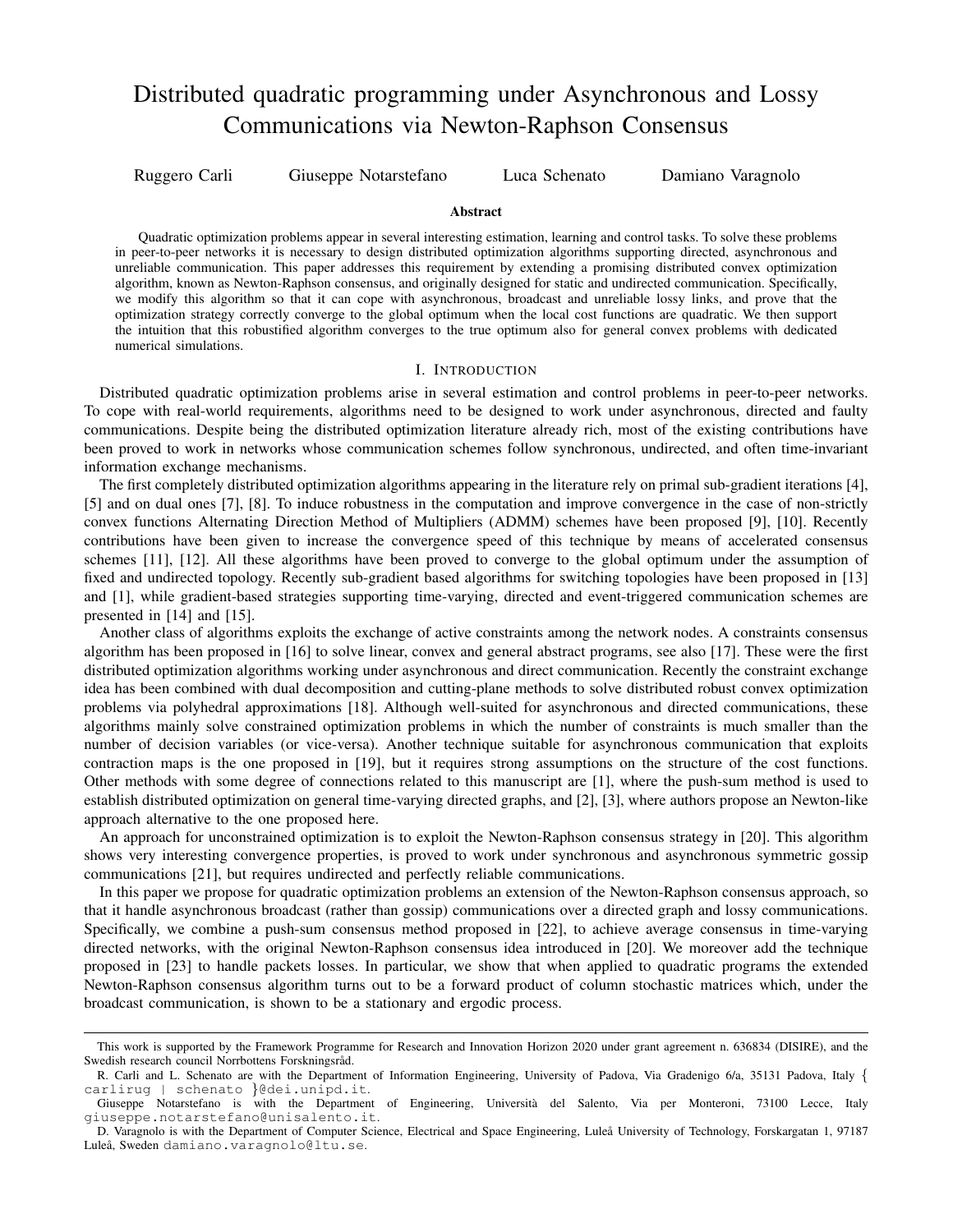Section II formulates our problem and working assumptions. Section III introduces the proposed algorithm and its proof of convergence, while Section IV adds to it the robustness to packet losses. Finally, Section V collects some numerical experiments corroborating our results.

# II. PROBLEM FORMULATION AND ASSUMPTIONS

We consider the separable optimization problem

$$
x^* := \min_x \sum_{i=1}^N f_i(x)
$$
 (1)

under the assumptions that each  $f_i$  is a quadratic function known only to node i.

We aim at designing an algorithm solving (1) with the following features, i.e., being distributed, asynchronous and robust w.r.t. packet losses. Formally, we consider a network with set of nodes  $V = \{1, \ldots, N\}$  and an asynchronous broadcast communication protocol with packet losses. That is, at a given time-instant there is just one node  $i \in V$  transmitting information to all its neighbors in a given fixed, directed and strongly connected graph  $G = (V, \mathcal{E})$ , while the others either merely receive the information or do nothing. Here  $\mathcal{E} \subseteq \mathcal{V} \times \mathcal{V}$  is the set of edges, i.e.,  $(i, j) \in \mathcal{E}$  if there is an edge from node *i* to node *j*. The edge  $(i, j)$  models the fact that node *j* can receive directly information from node *i*. By  $\mathcal{N}_i^{\text{out}}$  we denote the set of *out-neighbors* of node *i*, i.e.,  $\mathcal{N}_i^{\text{out}} := \{j \in \mathcal{V} \mid (i,j) \in \mathcal{E}\}\)$ . Similarly,  $\mathcal{N}_i^{\text{in}}$  denotes the set of *in-neighbors* of node *i*, i.e.,  $\mathcal{N}_i^{\text{in}} := \{j \in \mathcal{V} \mid (j, i) \in \mathcal{E}\}.$ 

As for the concept of time, each node has its local, individual timer that randomly, and independently from other nodes, triggers when to transmit. We assume the following:

Assumption II.1 *The waiting times between local triggering events are exponential i.i.d. random variables for all the nodes in*  $\{1, \ldots, N\}$ *.* 

Let then  $\sigma(t) \in \{1, \ldots, N\}, t = 1, 2, \ldots$  be the sequence identifying the generic t-th triggered node. Assumption II.1 implies that  $\sigma(t)$  is an i.i.d. uniform process on the alphabet  $\{1, \ldots, N\}$ . Each triggering will induce an iteration of the distributed optimization algorithm, so that  $t$  will indicate the  $t$ -th iteration of the algorithm itself.

To solve (1), each node i stores in its memory a local copy of the decision variable x, say  $x_i$ , and referred to as the local decision variable. With the new notation (1) reads as

$$
\min_{x_1,\dots,x_N} \sum_{i=1}^N f_i(x_i) \quad \text{s.t. } x_i = x_j \text{ for all } (i,j) \in \mathcal{E}.
$$
 (2)

The strong connectivity of graph G ensures then that the optimal solution of (2) is given by  $x_1 = \ldots = x_N = x^*$ , i.e., that problems (1) and (2) are equivalent.

#### III. THE ASYNCHRONOUS NEWTON-RAPHSON CONSENSUS ALGORITHM

In this section we depart from the symmetric gossip asynchronous Newton-Raphson Consensus (a-NRC) proposed in [21] and derive a broadcast version of the algorithm that supports directed communication networks. For readability reason, we start with an a-NRC algorithm that does not handle packet losses, and describe the complete version in Section IV. We then assume that each node i is endowed of an embedded memory, stores in it the variables  $x_i$ ,  $g_i$ ,  $g_i^{old}$ ,  $h_i$ ,  $h_i^{old}$ ,  $z_i$  and  $y_i$ , and initializes them as

$$
y_i = g_i^{\text{old}} = g_i = -f'_i(0)
$$
  
\n $z_i = h_i^{\text{old}} = h_i = f''_i(0)$   
\n $x_i = 0$ .

Let  $\varepsilon \in (0, 1]$  be a real parameter and let, w.l.o.g.,  $\sigma(t) = i$ , so that node i is the one broadcasting its information during the t-th iteration of the algorithm. We also define the following thresholding operator: if  $c > 0$  is the scalar bounding the second derivatives of the local costs to be known, then

$$
[z]_c := \begin{cases} z & \text{if } z \ge c \\ c & \text{otherwise.} \end{cases}
$$

A pseudo-code implementation of the a-NRC algorithm is given in Algorithm 1.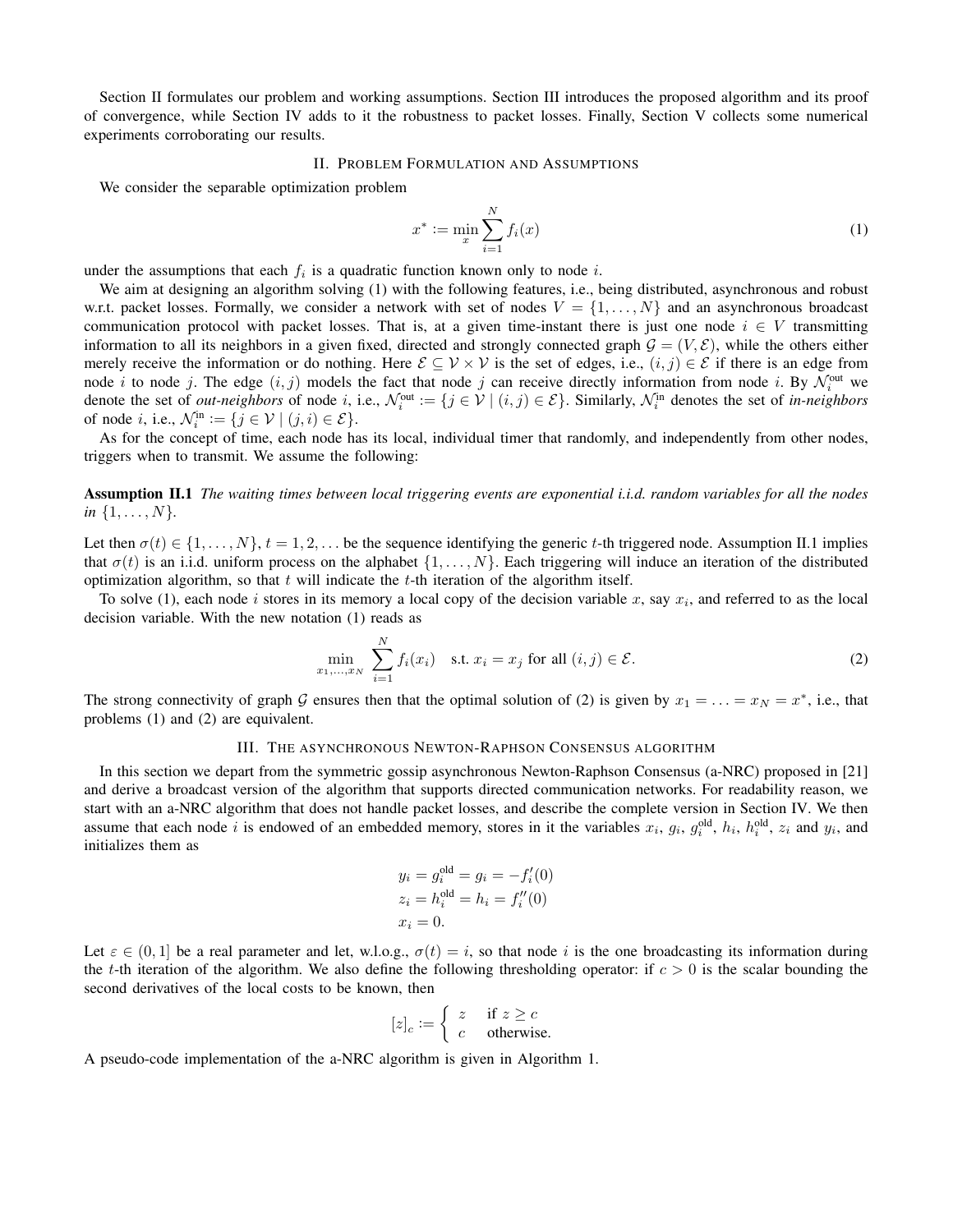## Algorithm 1 asynchronous Newton-Raphson Consensus (a-NRC)

1: before transmission, node  $i$  updates its local variables as

$$
y_i \leftarrow \frac{1}{|\mathcal{N}_i^{\text{out}}|+1} [y_i + g_i - g_i^{\text{old}}]
$$
  
\n
$$
z_i \leftarrow \frac{1}{|\mathcal{N}_i^{\text{out}}|+1} [z_i + h_i - h_i^{\text{old}}]
$$
  
\n
$$
g_i^{\text{old}} \leftarrow g_i
$$
  
\n
$$
h_i^{\text{old}} \leftarrow h_i
$$
  
\n
$$
x_i \leftarrow (1-\varepsilon)x_i + \varepsilon \frac{y_i}{[z_i]_c}
$$
  
\n
$$
g_i \leftarrow f_i''(x_i)x_i - f_i'(x_i)
$$
  
\n
$$
h_i \leftarrow f_i''(x_i)
$$

2: node *i* then broadcasts  $y_i$  and  $z_i$  to its neighbors;

3: each neighbor  $j \in \mathcal{N}_i^{\text{out}}$  updates its local variables as

$$
y_j \leftarrow y_i + y_j + g(x_j) - g(x_j^{\text{old}})
$$
  
\n
$$
z_j \leftarrow z_i + z_j + h(x_j) - h(x_j^{\text{old}})
$$
  
\n
$$
g_j^{\text{old}} \leftarrow g_j
$$
  
\n
$$
h_j^{\text{old}} \leftarrow h_j
$$
  
\n
$$
x_j \leftarrow (1 - \varepsilon)x_j + \varepsilon \frac{y_j}{[z_j]_c}
$$
  
\n
$$
g_j \leftarrow f''_j(x_j)x_j - f'_j(x_j)
$$
  
\n
$$
h_j \leftarrow f''_j(x_j)
$$

*A. Convergence of the a-NRC algorithm for quadratic costs*

Assume the local costs to be

$$
f_i(x) = \frac{1}{2}(a_i x - b_i)^2, \qquad a_i \neq 0.
$$
 (3)

old

so that the optimal solution of (1) becomes

$$
x^* = \frac{\sum_{i=1}^{N} a_i b_i}{\sum_{i=1}^{N} a_i^2}.
$$

In the next proposition we show that for the quadratic case the global convergence of the algorithm is ensured for every  $\varepsilon \in (0,1].$ 

**Proposition III.1** Let the local costs  $f_i$  be as in (3), Assumption II.1 hold true, and  $\varepsilon \in (0,1]$ . Then the trajectory  $t \to x(t)$ *almost surely and asymptotically reaches consensus on the optimal solution* x ∗ *, i.e.,*

$$
\mathbb{P}\left[\lim_{t\to\infty} \boldsymbol{x}(t) = x^*\boldsymbol{1}\right] = 1.
$$

*Proof:* To prove the result, we start describing the a-NRC algorithm in a compact form. Let x,  $g^{\text{old}}$ ,  $h^{\text{old}}$ ,  $g$ ,  $h$ ,  $y$ ,  $z$ ,  $f'(x)$ , and  $f''(x)$  denote the vectors of the stacked corresponding local quantities, e.g.,

$$
\begin{array}{rcl} \boldsymbol{x} & := & [x_1, \ldots, x_N]^T \\ \boldsymbol{f}''(x) & := & [f_1''(x_1), \ldots, f_N''(x_N)]^T \, . \end{array}
$$

Let also  $f''(x(t))x(t)$  and  $\frac{y(t-1)}{x(t-1)}$  $\frac{g(c-2)}{[z(t-1)]_c}$  indicate element-wise operations, i.e.,

$$
\boldsymbol{f}''(\boldsymbol{x}(t))\boldsymbol{x}(t) := \left[f_1''(x_i(t))x_1(t), \ldots, f_N''(x_i(t))x_N(t)\right]^T
$$

$$
\frac{\boldsymbol{y}(t-1)}{[\boldsymbol{z}(t-1)]_c} := \left[\frac{y_1(t-1)}{[z_1(t-1)]_c}, \ldots, \frac{y_N(t-1)}{[z_N(t-1)]_c}\right]^T.
$$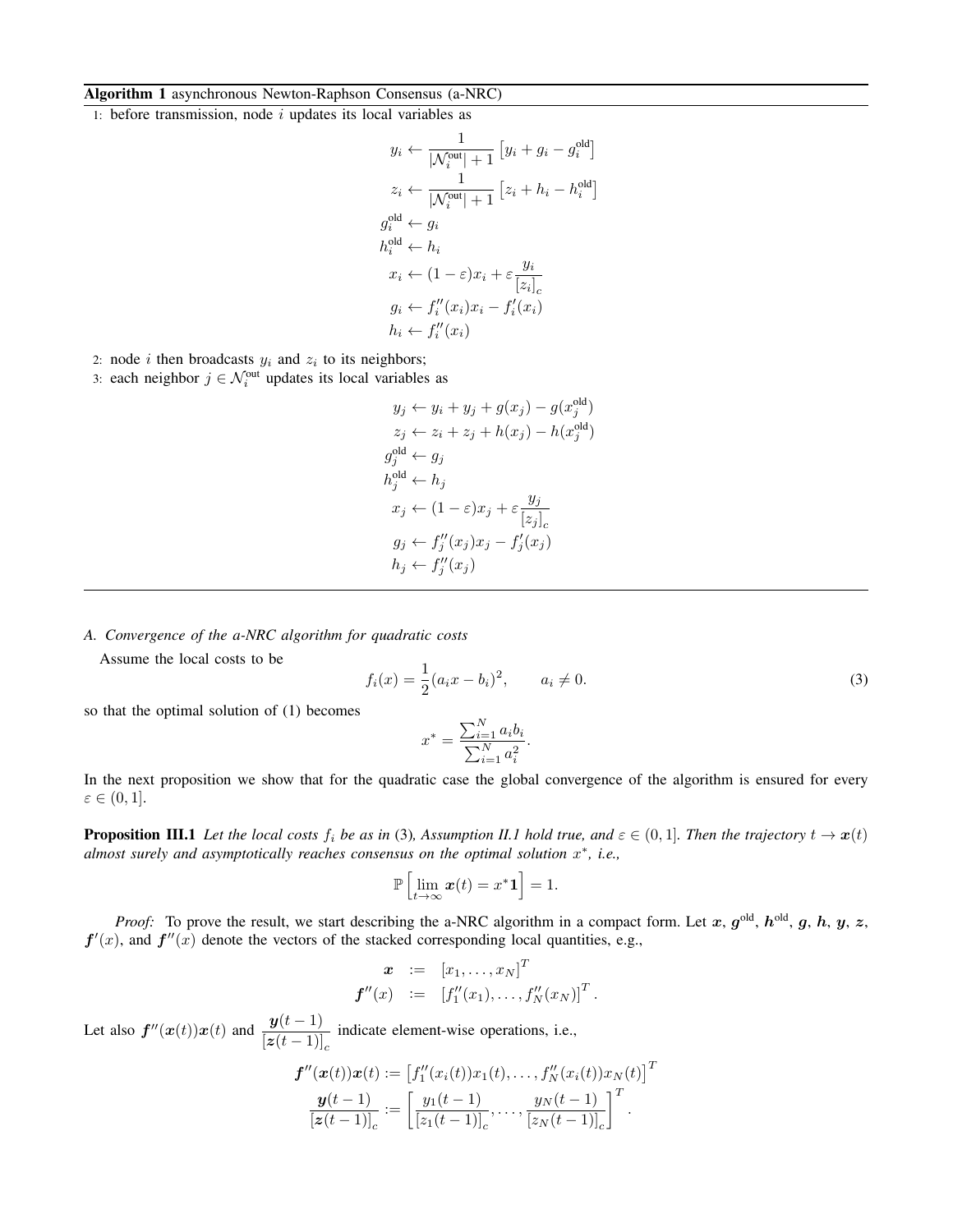Let moreover  $P_i \in \mathbb{R}^{N \times N}$ ,  $i \in \{1, ..., N\}$ , be

$$
P_i := I - e_i e_i^T + \frac{1}{|\mathcal{N}_i^{\mathrm{out}}|+1} \sum_{j \in \mathcal{N}_i \cup \{i\}} e_j e_i^T
$$

with  $e_i$  the *i*-th vector of the standard orthonormal basis. Notice moreover that every  $P_i$  has nonnegative elements and is column stochastic, i.e., is s.t.  $\mathbf{1}^T P_i = \mathbf{1}^T$ , with 1 the N-dimensional vector with all the components equal to one. With this notation, the a-NRC algorithm can be written as

$$
\mathbf{y}(t) = P_{\sigma(t)} \left( \mathbf{y}(t-1) + \mathbf{g}(t-1) - \mathbf{g}^{\text{old}}(t-1) \right)
$$
  
\n
$$
\mathbf{z}(t) = P_{\sigma(t)} \left( \mathbf{z}(t-1) + \mathbf{h}(t-1) - \mathbf{h}^{\text{old}}(t-1) \right)
$$
  
\n
$$
\mathbf{g}^{\text{old}}(t) = \mathbf{g}(t-1)
$$
  
\n
$$
\mathbf{h}^{\text{old}}(t) = \mathbf{h}(t-1)
$$
  
\n
$$
\mathbf{x}(t) = (1 - \varepsilon)\mathbf{x}(t-1) + \varepsilon \frac{\mathbf{y}(t-1)}{[\mathbf{z}(t-1)]_c}
$$
  
\n
$$
\mathbf{g}(t) = \mathbf{f}''(\mathbf{x}(t))\mathbf{x}(t) - \mathbf{f}'(\mathbf{x}(t))
$$
  
\n
$$
\mathbf{h}(t) = \mathbf{f}''(\mathbf{x}(t))
$$

Thus, the evolutions of  $y$  and  $z$  are described by the time-varying linear dynamics with column-stochastic state matrices

$$
\boldsymbol{y}(t) = P_{\sigma(t)} \boldsymbol{y}(t-1), \qquad \boldsymbol{y}(0) = a_i b_i,
$$

and

$$
\boldsymbol{z}(t) = P_{\sigma(t)} \boldsymbol{z}(t-1), \qquad \boldsymbol{z}(0) = a_i^2.
$$

Notice that, since the column-stochastic state matrices in the updates above guarantee that  $z(t)$  remains positive along the entire evolution, the  $[\cdot]_c$  operator is never active.

Write then

$$
\frac{\mathbf{y}(t)}{\mathbf{z}(t)} = \frac{\mathbf{y}(t)}{\mathbf{v}(t)} \frac{\mathbf{v}(t)}{\mathbf{z}(t)}
$$

with the new variable  $v(t)$  evolving as

$$
\boldsymbol{v}(t) = P_{\sigma(t)} \boldsymbol{v}(t-1), \qquad \boldsymbol{v}(0) = \mathbf{1},
$$

and let

$$
\boldsymbol{\omega}_y(t) = \frac{\boldsymbol{y}(t)}{\boldsymbol{v}(t)}, \qquad \boldsymbol{\omega}_z(t) = \frac{\boldsymbol{z}(t)}{\boldsymbol{v}(t)}.
$$

Following [22], we then consider the algorithm

$$
\boldsymbol{\xi}(t) = \frac{\boldsymbol{s}(t)}{\boldsymbol{\omega}(t)}
$$

where  $\xi, s, \omega \in \mathbb{R}^N$  and where the dynamics of s and  $\omega$  are ruled by

$$
\mathbf{s}(t) = D(t)\mathbf{s}(t-1), \qquad \mathbf{s}(0) = \boldsymbol{\xi}(0)
$$

and

$$
\boldsymbol{\omega}(t) = D(t)\boldsymbol{\omega}(t-1), \qquad \boldsymbol{\omega}(0) = \mathbf{1},
$$

with  $D(t)$  a column-stochastic matrix. Under the assumptions that

- ${D(t)}_{t\geq0}$  is a stationary and ergodic sequence of column-stochastic matrices with positive diagonals;
- $\mathbb{E}[D]$  is irreducible;

from [22, Thm IV.1] it follows that

$$
\mathbb{P}\left[\lim_{t\to\infty}\xi(t)=\left(\frac{1}{N}\sum_{i=1}^N\xi_i(0)\right)\mathbf{1}\right]=1.
$$

Now notice that  $\{P_{\sigma(t)}\}$  is a stationary and ergodic sequence defined on the alphabet  $\{P_1, \ldots, P_N\}$ , that all the matrices  $P_i$  have positive diagonals, and that the matrix

$$
\overline{P} := \mathbb{E}\left[P_{\sigma(t)}\right] = \frac{1}{N} \sum_{i=1}^{N} P_i
$$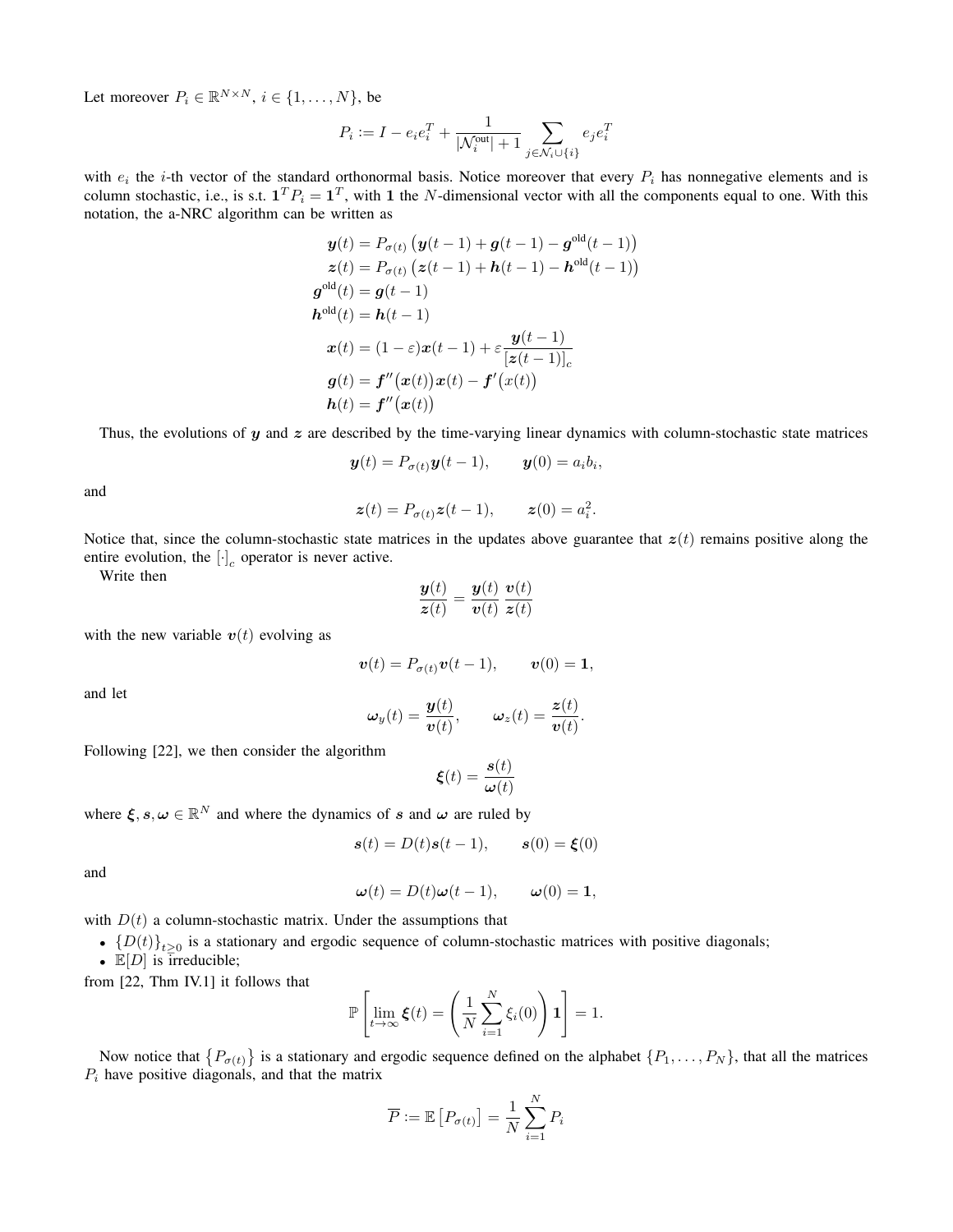is s.t.  $\overline{P}_{ij} \neq 0$  if  $(i, j) \in \mathcal{E}$ . Since the graph G is strongly connected and the matrix  $\overline{P}$  has positive diagonal elements, it follows that  $\overline{P}$  is irreducible. Hence we can conclude that, almost surely,

$$
\lim_{t \to \infty} \omega_y(t) = \left(\frac{1}{N} \sum_{i=1}^N \widetilde{y}(0)\right) \mathbf{1} = \left(\frac{1}{N} \sum_{i=1}^N a_i b_i\right) \mathbf{1}
$$

$$
\lim_{t \to \infty} \omega_z(t) = \left(\frac{1}{N} \sum_{i=1}^N \widetilde{z}(0)\right) \mathbf{1} = \left(\frac{1}{N} \sum_{i=1}^N a_i^2\right) \mathbf{1}.
$$

Therefore, again almost surely,

and

$$
\lim_{t \to \infty} \boldsymbol{x}(t) = \frac{(1/N \sum_{i=1}^{N} a_i b_i) \mathbf{1}}{(1/N \sum_{i=1}^{N} a_i^2) \mathbf{1}} = x^* \mathbf{1}.
$$

# IV. ROBUSTIFICATION OF THE A-NRC ALGORITHM TO PACKET LOSSES

Consider the realistic situation where some communication links might fail, i.e., where node  $i$  performs a broadcast communication but not every out-neighbor might receive the transmitted information due to, e.g., wireless packets corruption phenomena.

To cope with this possibility of communication losses we robustify the a-NRC algorithm 1 against this type of communication failures. To this aim, we take advantage of the technique proposed in [23], to obtain average consensus algorithms converging to the right average over general directed graphs and in presence of stochastic packet losses.

We thus assume that every node i stores in its memory, in addition to the variables  $x_i$ ,  $x_i^{\text{old}}$ ,  $z_i$ ,  $y_i$ , also the variables  $b_{i,y}$ ,  $b_{i,z}$ ,  $r_{i,y}^{(j)}$  and  $r_{i,z}^{(j)}$  for every  $j \in \mathcal{N}_i^{\text{in}}$ . The meanings of these variables are the following:

- $b_{i,y}$  and  $b_{i,z}$  are quantities used by node i to locally keep track of the total mass of (respectively) states  $y_i$  and  $z_i$ . In this robustified version of the algorithm the quantities  $b_{i,y}$  and  $b_{i,z}$  are broadcast by node i to its out-neighbors;
- $r_{j,y}^{(i)}$  and  $r_{j,z}^{(i)}$  are instead quantities used by node j to locally keep track of the total mass of (respectively) states  $y_i$  and  $z_i$  of the neighbor i of j. In other words, with  $r_{j,y}^{(i)}$  and  $r_{j,z}^{(i)}$  node j tracks the status of node i: when the communication link from i to j is available, node j updates  $r_{j,y}^{(i)}$  and  $r_{j,z}^{(i)}$  with the received  $b_{i,y}$  and  $b_{i,z}$ ; otherwise, in case of communication failure,  $r_{j,y}^{(i)}$  and  $r_{j,z}^{(i)}$  remain equal to the previous total masses received.

A pseudo-code implementation of the robust asynchronous Newton-Raphson Consensus (ra-NRC) algorithm in presented in Algorithm 2, where w.l.o.g.  $\sigma(t) = i$ , i.e. node i is the node triggering iteration t.

*A. Convergence of Algorithm 2 for the quadratic costs case*

Let us model the communication failures process as follows:

Assumption IV.1 *Let w.l.o.g. node* i *be the transmitting node during the generic* t*-th iteration. Then the generic neighbor j* ∈ *N receives information from i with probability*  $q_{ij}$ , 0 <  $q_{ij}$  ≤ 1, *i.e.*,

$$
\mathbb{P}[(i,j) \text{ is reliable }] = q_{ij}, \quad 0 < q_{ij} \leq 1.
$$

*Additionally, we assume that the successes of transmissions are independent among different links and in time.*

We can then prove the global convergence properties of the ra-NRC Algorithm 2 applied to quadratic local costs as in (3) and for every  $\varepsilon \in (0,1]$ :

**Proposition IV.2** Let the local costs  $f_i$  be as in (3), Assumptions II.1 and IV.1 hold true, and  $\varepsilon \in (0,1]$ . Then the trajectory  $t \to \boldsymbol{x}(t)$  reaches almost surely and asymptotically consensus on the optimal solution  $x^*$ , i.e.,

$$
\mathbb{P}\left[\lim_{t\to\infty} \boldsymbol{x}(t) = x^*\boldsymbol{1}\right] = 1.
$$

*Proof:* assume that, for  $i \in V$ , node i stores in memory also the fictitious variables  $v_i$ ,  $b_{i,v}$  and  $r_{i,v}^{(j)}$  for  $j \in \mathcal{N}_i^{\text{in}}$ , where  $v_i(0) = 1$ ,  $b_{i,v}(0) = 0$  and  $r_{i,v}^{(j)}(0) = 0$  for  $j \in \mathcal{N}_i^{\text{in}}$ . Assume that these fictitious variables are updated in parallel to the other variables stored memory in by the nodes as follows: if  $\sigma(t) = i$ , then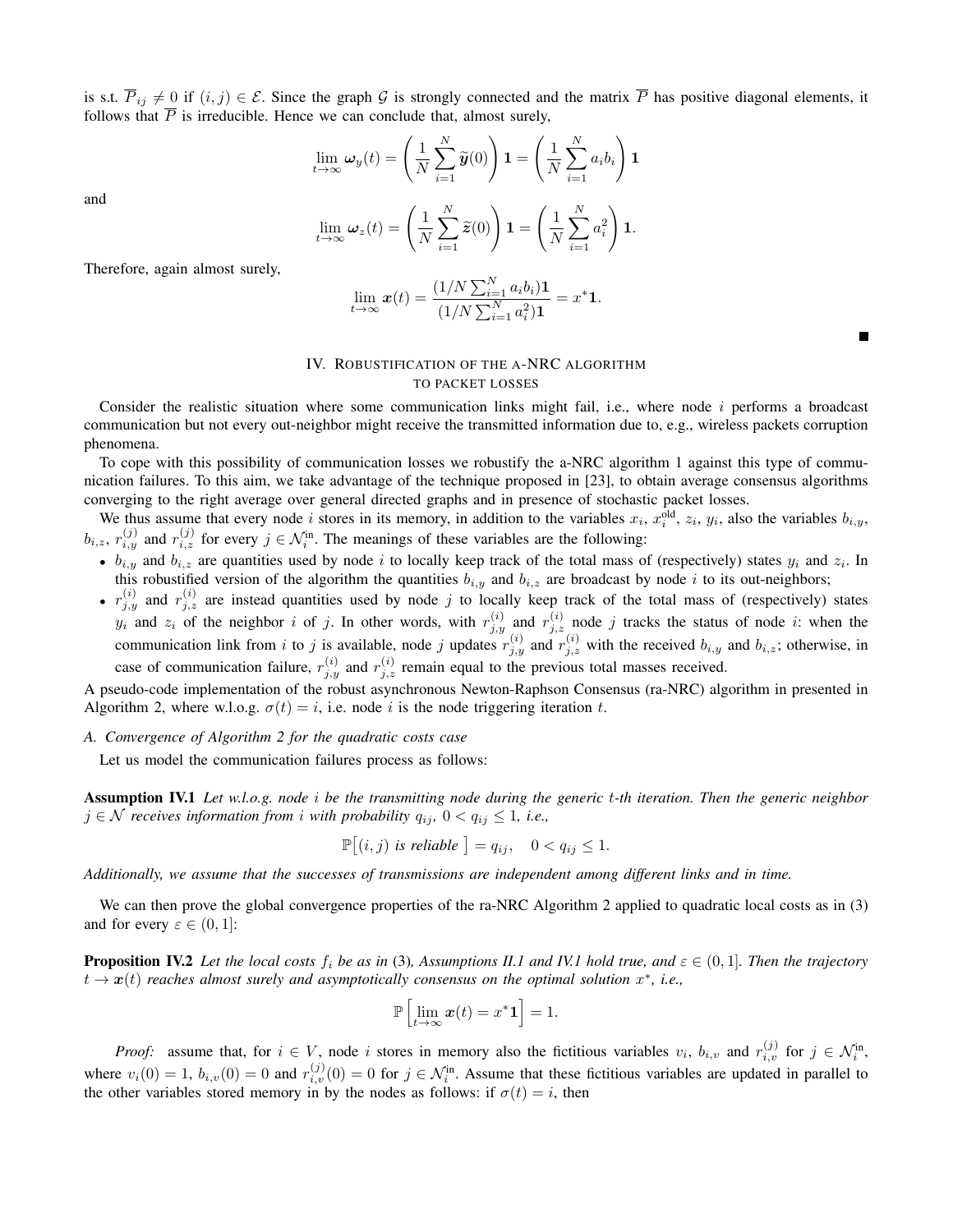# Algorithm 2 robust asynchronous Newton-Raphson Consensus (ra-NRC)

1: before transmission, node  $i$  updates its local variables as

$$
y_i \leftarrow \frac{1}{|\mathcal{N}_i^{\text{out}}|+1} [y_i + g_i - g_i^{\text{old}}]
$$
  
\n
$$
z_i \leftarrow \frac{1}{|\mathcal{N}_i^{\text{out}}|+1} [z_i + h_i - h_i^{\text{old}}]
$$
  
\n
$$
g_i^{\text{old}} \leftarrow g_i
$$
  
\n
$$
h_i^{\text{old}} \leftarrow h_i
$$
  
\n
$$
x_i \leftarrow (1-\varepsilon)x_i + \varepsilon \frac{y_i}{[z_i]_c}
$$
  
\n
$$
g_i \leftarrow f_i''(x_i)x_i - f_i'(x_i)
$$
  
\n
$$
h_i \leftarrow f_i''(x_i)
$$
  
\n
$$
b_{i,y} \leftarrow b_{i,y} + y_i
$$
  
\n
$$
b_{i,z} \leftarrow b_{i,z} + z_i
$$

2: node *i* then broadcasts to its neighbors  $b_{i,y}$  and  $b_{i,z}$  to its neighbors;

3: each neighbor  $j \in \mathcal{N}_i^{\text{out}}$  updates (if receiving the packet, otherwise it does nothing) its local variables as

$$
y_j \leftarrow b_{i,y} - r_{j,y}^{(i)} + y_j + g_j - g_j^{\text{old}}
$$
  
\n
$$
z_j \leftarrow b_{i,z} - r_{j,z}^{(i)} + z_j + h(x_j) - h(x_j^{\text{old}})
$$
  
\n
$$
g_j^{\text{old}} \leftarrow g_j
$$
  
\n
$$
h_j^{\text{old}} \leftarrow h_j
$$
  
\n
$$
x_j \leftarrow (1 - \varepsilon)x_j + \varepsilon \frac{y_j}{[z_j]_c}
$$
  
\n
$$
g_j \leftarrow f_i''(x_j)x_i - f_i'(x_j)
$$
  
\n
$$
h_j \leftarrow f_i''(x_j)
$$
  
\n
$$
r_{j,y}^{(i)} \leftarrow b_{i,y}
$$
  
\n
$$
r_{j,z}^{(i)} \leftarrow b_{i,z}
$$

(i) node i updates  $v_i$  and  $b_{i,v}$  as

$$
v_i \leftarrow \frac{1}{|\mathcal{N}_i^{\text{out}}|+1} v_i
$$

$$
b_{i,v} \leftarrow b_{i,v} + v_i
$$

(ii) node i then broadcasts to its neighbors the quantity  $b_{i,v}$ ;

(iii) each neighbor  $j \in \mathcal{N}_i^{\text{out}}$  updates (if receiving the packet, otherwise it does nothing) its local variables  $v_j$  and  $r_{j,v}^{(i)}$  as

$$
v_j \leftarrow b_{i,v} - r_{j,v}^{(i)}
$$

$$
r_{j,v}^{(i)} \leftarrow b_{i,v}
$$

Now let  $\mathbf{v}(t) = [v_1(t), \dots, v_N(t)]^T$ . Since the  $[\cdot]_c$  operator is never active in this quadratic case, we can write that

$$
\frac{\mathbf{y}(t)}{\mathbf{z}(t)} = \frac{\mathbf{y}(t)}{\mathbf{v}(t)} \frac{\mathbf{v}(t)}{\mathbf{z}(t)}.
$$

Observe that, as before, if  $t_i$  is the first t for which  $\sigma(t) = i$  or  $\sigma(t) = j$  with  $i \in \mathcal{N}_j^{\text{out}}$ , i.e., the first t for which i either broadcasts or receives information for the first time, then for  $t < t_i$  it holds that

$$
g_i = a_i b_i
$$
,  $g_i^{\text{old}} = 0$ ,  $h_i = a_i^2$ ,  $h_i^{\text{old}} = 0$ ,

while for  $t \geq t_i$  it holds that

$$
g_i(t) = g_i^{\text{old}}(t) = a_i b_i, \quad h_i(t) = h_i^{\text{old}}(t) = a_i^2.
$$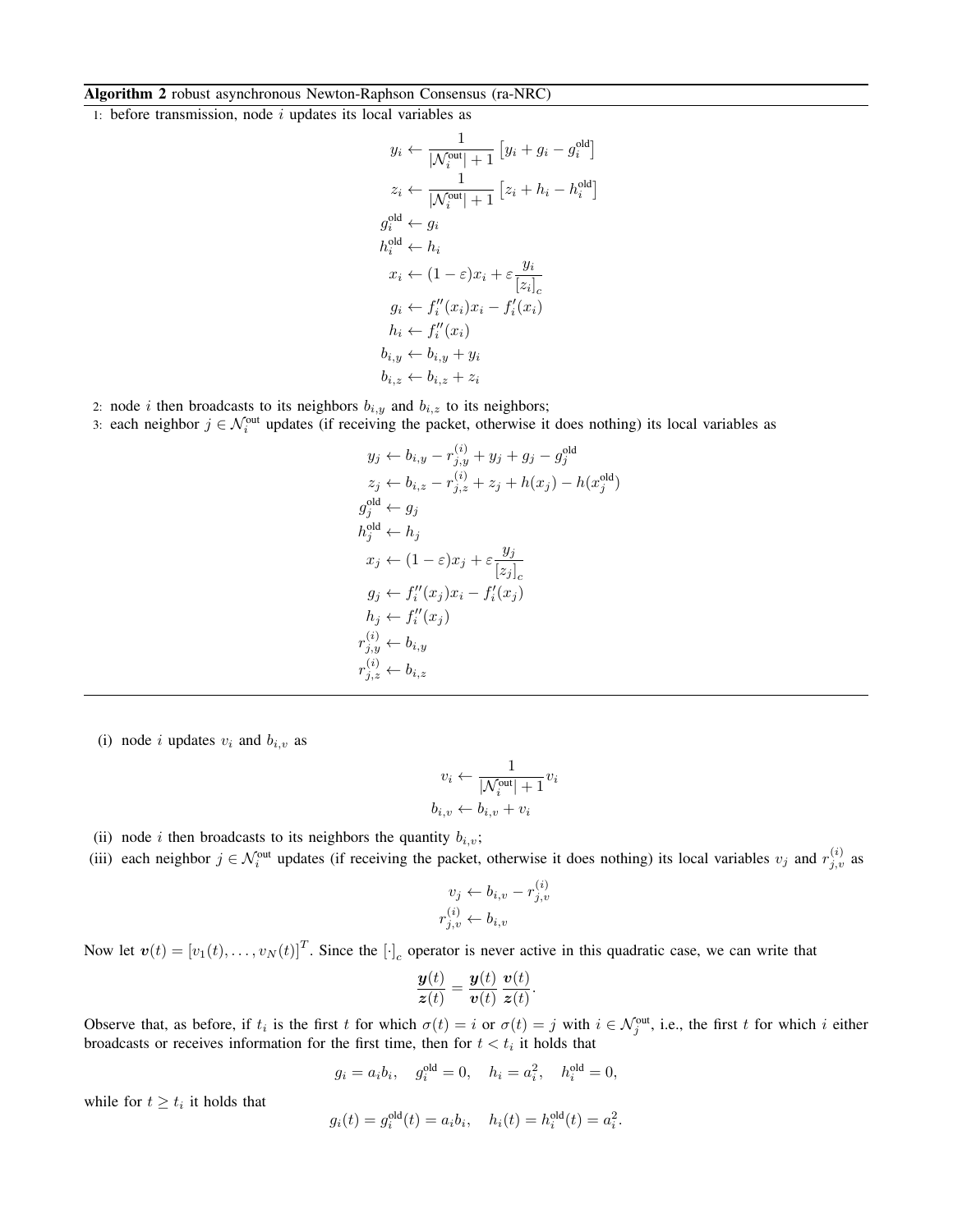It follows that  $\omega_y(t) = \frac{y(t)}{v(t)}$ ,  $\omega_z(t) = \frac{z(t)}{v(t)}$  can be suitably seen as two instances of the consensus algorithm 3 described in Appendix and with initial condition  $y(0) = [a_1b_1, \ldots, a_Nb_N]$ ,  $z(0) = [a_1^2, \ldots, a_N^2]$  and  $v(0) = 1$ . Thus, since Assumptions II.1 and IV.1 hold true, it follows that

$$
\lim_{t \to \infty} \omega_y(t) = \left(\frac{1}{N} \sum_{i=1}^N a_i b_i\right) \mathbf{1},
$$

$$
\lim_{t \to \infty} \omega_z(t) = \left(\frac{1}{N} \sum_{i=1}^N a_i^2\right) \mathbf{1},
$$

that is sufficient for our claims.

#### V. NUMERICAL EXPERIMENTS

*Aims:* Proposition IV.2 ensures the global convergence of Algorithm 2 for the quadratic case and for every  $\varepsilon \in (0,1]$ . Numerical simulations nonetheless suggest that Algorithm 2 is converging also for non-quadratic local costs, for opportunely tuned  $\varepsilon \in (0, 1]$ , as for the original synchronous version in [20].

In this section we thus aim at describing qualitatively the behavior of the single nodes while running the ra-NRC, and comment the effects of choosing different  $\varepsilon$ 's on the convergence speed / properties of the algorithm for non-quadratic costs.

Notice that we do not compare the ra-NRC with the two currently most famous distributed optimization techniques present in literature, namely ADMM [4], [5] and subgradient schemes [10], since: *i)* as for the ADMM, at the best of our knowledge there are no competing algorithms, i.e., there are no ADMM-based schemes that can perform broadcast asynchronous optimization tasks while being robust to packet losses issues. *ii)* as for subgradient schemes, it has already been numerically shown in [20] that these algorithms are outperformed by Newton-Raphson (NR)-based procedures. This indeed mimics the situation of centralized optimization procedures, where exploiting information on higher derivatives generally improves the convergence properties of the optimization routine.

*Numerical setup:* as local costs we consider quadratic functions, i.e.,

$$
f_i(x) = \frac{1}{2} \left( \alpha'_i x - \alpha''_i \right)^2 \tag{4}
$$

sums of exponentials, i.e.,

$$
f_i(x) = \alpha_i' \exp\left(\alpha_i'' x\right) + \alpha_i''' \exp\left(-\alpha_i'''' x\right) \tag{5}
$$

with parameters randomly generated as either  $[\alpha'_i, \alpha''_i] \sim \mathbb{U}[0, 1]^2$  or  $[\alpha'_i, \dots, \alpha'''_i] \sim \mathbb{U}[0, 1]^4$ .



Fig. 1. Examples of the local costs considered for the numerical experiments (dashed lines) and of the relative global costs (solid lines).

The considered network is instead the random geometric network shown in Figure 2.

Communications are broadcast, asynchronous and with packet losses that occur independently on each link time with probability 0.2. In other words, a packet sent simultaneously to nodes i and j may reach i but not j.

*Results:* Figure 3 describes the effect of the choice of the design parameter  $\varepsilon$  on the convergence speed of the algorithm by considering how fast the average guess  $\frac{1}{N} \sum_i x_i(t)$  approaches the optimum  $x^*$  both under quadratic and exponential local costs.

As expected, increasing  $\varepsilon$  leads to faster convergence speeds. Nonetheless, for non-quadratic cases too big  $\varepsilon$ 's may lead to instability and diverging phenomena (a common issue of schemes that are based on separation of time-scales concepts). We remark that dynamically finding the best  $\varepsilon$  (that depends on several factors, mainly the curvature of the local costs and the topology of the communication network) is still an open issue.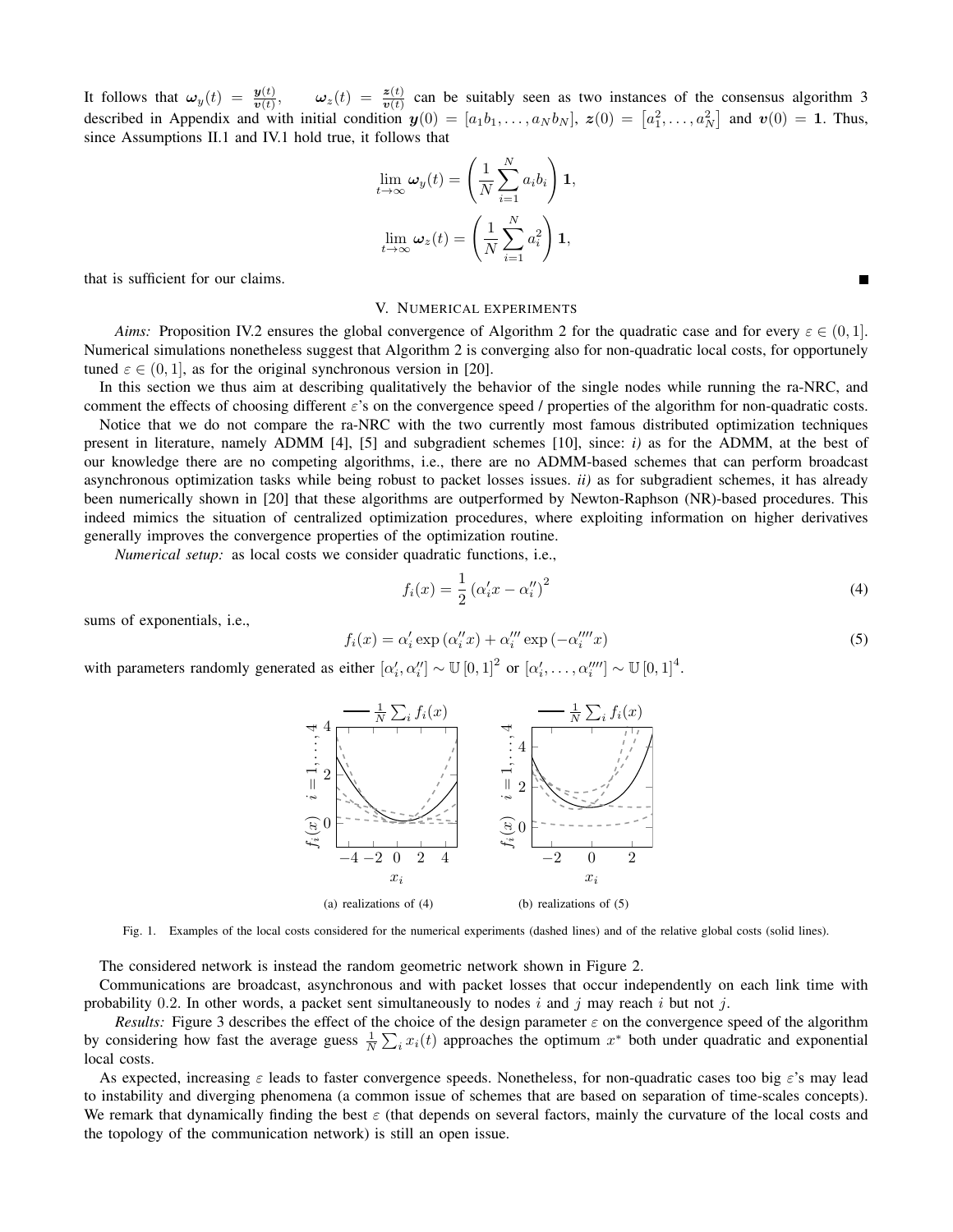

Fig. 2. The random geometric network considered for the numerical experiments of this section. It is composed by  $N = 15$  nodes uniformly deployed in  $[0, 1]^2$  and with communication radius 0.35.



Fig. 3. Comparisons of the dependence of the convergence speed of the algorithm on  $\varepsilon$  for different cost functions.

Regarding the behavior of the single nodes, Figure 4 plots the evolutions of the local the relative errors for  $\varepsilon = 0.1$ . We can notice that the qualitative behavior of the various nodes is the same, independently of the fact of being in the periphery of the network or not. It is also possible to notice that the algorithm has linear convergence time (fact that is driven by the linearity of the consensus algorithm underlying the information exchange process).



Fig. 4. Evolution of the local states of the various nodes for  $\varepsilon = 0.1$ .



Fig. 5. Evolution of the local errors of the various nodes for  $\varepsilon = 0.1$ .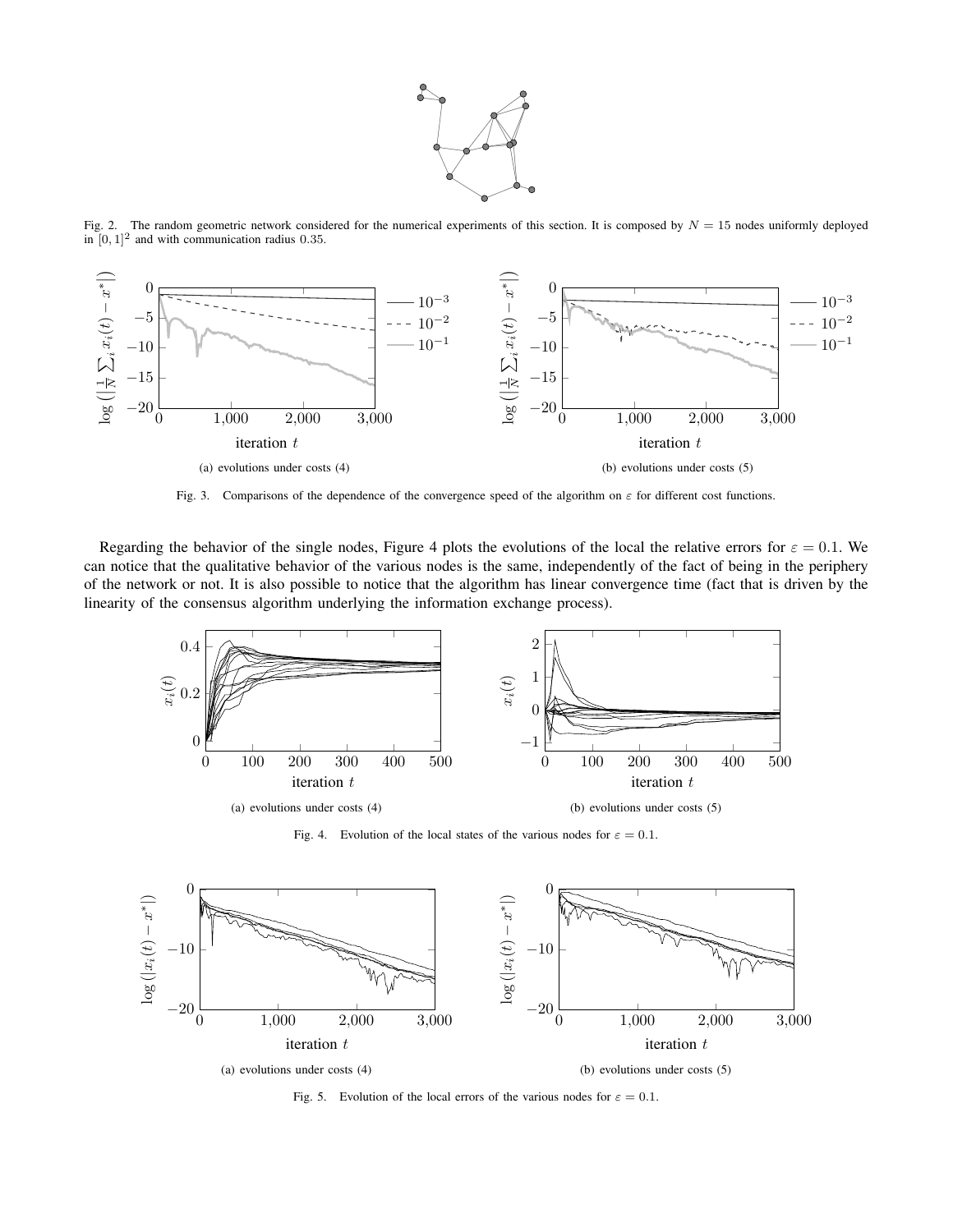#### VI. CONCLUSIONS

To be able to arrive to real-world implementations, distributed algorithms are required to seamlessly cope with packetlosses, asynchronous communications, and directed links. At the same time, optimization algorithms are supposed to be fast, i.e., return accurate estimates of the optimum after a limited amount of exchanged information.

These two considerations drove the development of this paper, presenting a robustification of the distributed Newton-Raphson algorithm proposed initially in [20]. More specifically, we added to the original procedure a set of features that enable this algorithm to work even with asynchronous, unreliable and broadcast communication protocols. This constitutes in our opinion an advantage with respect to ADMM schemes, that at the best of our knowledge do not tolerate these working conditions.

We then notice that this paper opens more questions than how many it closes, since the proofs of convergence are only for quadratic local costs. Thus proving convergence properties under general costs and unreliable communications scenarios is still an open question.

Moreover the algorithm, that in our vision may become the heart of a truly distributed interior point method, still lacks of important capabilities: *i*) tuning  $\varepsilon$  on line, that requires nodes to be able to detect diverging behaviors; *ii*) updating the state x with partition-based approaches, meaning that (in the same spirit of  $[24]$ ) each node keeps and updates only some of the components; *iii*) accounting for equality constraints in the state of the form  $Ax = b$ .

#### **REFERENCES**

- [1] A. Nedic and A. Olshevsky, "Distributed optimization over time-varying directed graphs," in *IEEE Conference on Decision and Control*, Dec 2013, pp. 6855–6860.
- [2] E. Wei, A. Ozdaglar, and A. Jadbabaie, "A distributed newton method for network utility maximization i: Algorithm," *IEEE Transactions on Automatic Control*, vol. 58, no. 9, pp. 2162–2175, 2013.
- [3] ——, "A distributed newton method for network utility maximization part ii: Convergence," *IEEE Transactions on Automatic Control*, vol. 58, no. 9, pp. 2176 – 2188, 2013.
- [4] A. Nedic and A. Ozdaglar, "Distributed subgradient methods for multi-agent optimization," *IEEE Transactions on Automatic Control*, vol. 54, no. 1, pp. 48–61, 2009.
- [5] A. Nedic, A. Ozdaglar, and P. A. Parrilo, "Constrained consensus and optimization in multi-agent networks," *IEEE Transactions on Automatic Control*, vol. 55, no. 4, pp. 922–938, 2010.
- [6] D. P. Bertsekas and J. N. Tsitsiklis, *Parallel and Distributed Computations: Numerical Methods*. Belmont, Massachusetts: Athena Scientific, 1997.
- [7] B. Yang and M. Johansson, "Distributed optimization and games: A tutorial overview," *Networked Control Systems*, pp. 109–148, 2011.
- [8] M. Zhu and S. Martinez, "On distributed convex optimization under inequality and equality constraints," *IEEE Transactions on Automatic Control*, vol. 57, no. 1, pp. 151–164, 2012.
- [9] I. D. Schizas, A. Ribeiro, and G. B. Giannakis, "Consensus in ad hoc WSNs with noisy links part I: Distributed estimation of deterministic signals," *IEEE Transactions on Signal Processing*, vol. 56, no. 1, pp. 350 – 364, 2008.
- [10] S. Boyd, N. Parikh, E. Chu, B. Peleato, and J. Eckstein, "Distributed optimization and statistical learning via the alternating direction method of multipliers," *Foundations and Trends in Machine Learning*, vol. 3, no. 1, pp. 1–122, 2011.
- [11] E. Ghadimi, A. Teixeira, I. Shames, and M. Johansson, "Optimal parameter selection for the alternating direction method of multipliers (ADMM): quadratic problems," *IEEE Transactions on Automatic Control*, vol. PP, no. 99, pp. 1–1, 2014.
- [12] A. Teixeira, E. Ghadimi, I. Shames, H. Sandberg, and M. Johansson, "Optimal scaling of the ADMM algorithm for distributed quadratic programming," in *IEEE Conference on Decision and Control*. IEEE, 2013, pp. 6868–6873.
- [13] P. Lin and W. Ren, "Distributed subgradient projection algorithm for multi-agent optimization with nonidentical constraints and switching topologies," in *IEEE Conference on Decision and Control*. IEEE, 2012, pp. 6813–6818.
- [14] B. Gharesifard and J. Cortes, "Distributed continuous-time convex optimization on weight-balanced digraphs," *IEEE Transactions on Automatic Control*, vol. 59, no. 3, pp. 781–786, 2014.
- [15] S. S. Kia, J. Cortes, and S. Martinez, "Distributed convex optimization via continuous-time coordination algorithms with discrete-time communication," in *arXiv*, 2014.
- [16] G. Notarstefano and F. Bullo, "Distributed abstract optimization via constraints consensus: Theory and applications," *IEEE Transactions on Automatic Control*, vol. 56, no. 10, pp. 2247–2261, October 2011.
- [17] ——, "Network abstract linear programming with application to minimum-time formation control," in *IEEE Conference on Decision and Control*, New Orleans, LA, December 2007, pp. 927–932.
- [18] M. Bürger, G. Notarstefano, and F. Allgöwer, "A polyhedral approximation framework for convex and robust distributed optimization," IEEE *Transactions on Automatic Control*, vol. 59, no. 2, pp. 384–395, Feb 2014.
- [19] C. Fischione, "F-Lipschitz Optimization with Wireless Sensor Networks Applications," *IEEE Transactions on Automatic Control*, vol. 56, no. 10, pp. 2319 – 2331, 2011.
- [20] F. Zanella, D. Varagnolo, A. Cenedese, P. Gianluigi, and L. Scenato, "Newton-raphson consensus for distributed convex optimization," in *Proc. 50th IEEE Conf. on Decision and Control*, Orlando, Florida, December 2011, pp. 5917 – 5922.
- [21] F. Zanella, D. Varagnolo, A. Cenedese, G. Pillonetto, and L. Schenato, "Asynchronous newton-raphson consensus for distributed convex optimization," in *3rd IFAC Workshop on Distributed Estimation and Control in Networked Systems*, 2012.
- [22] F. Bénézit, V. Blondel, P. Thiran, J. Tsitsiklis, and M. Vetterli, "Weighted gossip: Distributed averaging using non-doubly stochastic matrices," in *IEEE International Symposium on Information Theory Proceedings (ISIT)*. IEEE, 2010, pp. 1753–1757.
- [23] M. A. D. Dominguez-Garcis, C. N. Hadjicostis, and N. H. Vaidya, "Distributed algorithms for consensus and coordination in the presence of packet-dropping communication links. part i: Statistical moments analysis approach," *arXiv:1109.6391v1 [cs.SY] 29 Sep 2011*, 2011.
- [24] R. Carli and G. Notarstefano, "Distributed partition-based optimization via dual decomposition," in *IEEE Conference on Decision and Control*, Firenze, Italy, 2013.
- [25] N. H. Vaidya, C. N. Hadjicostis, and A. D. Dominguez-Garcia, "Distributed algorithms for consensus and coordination in the presence of packetdropping communication links part ii: Coefficients of ergodicity analysis approach," in *arXiv*, 2011.